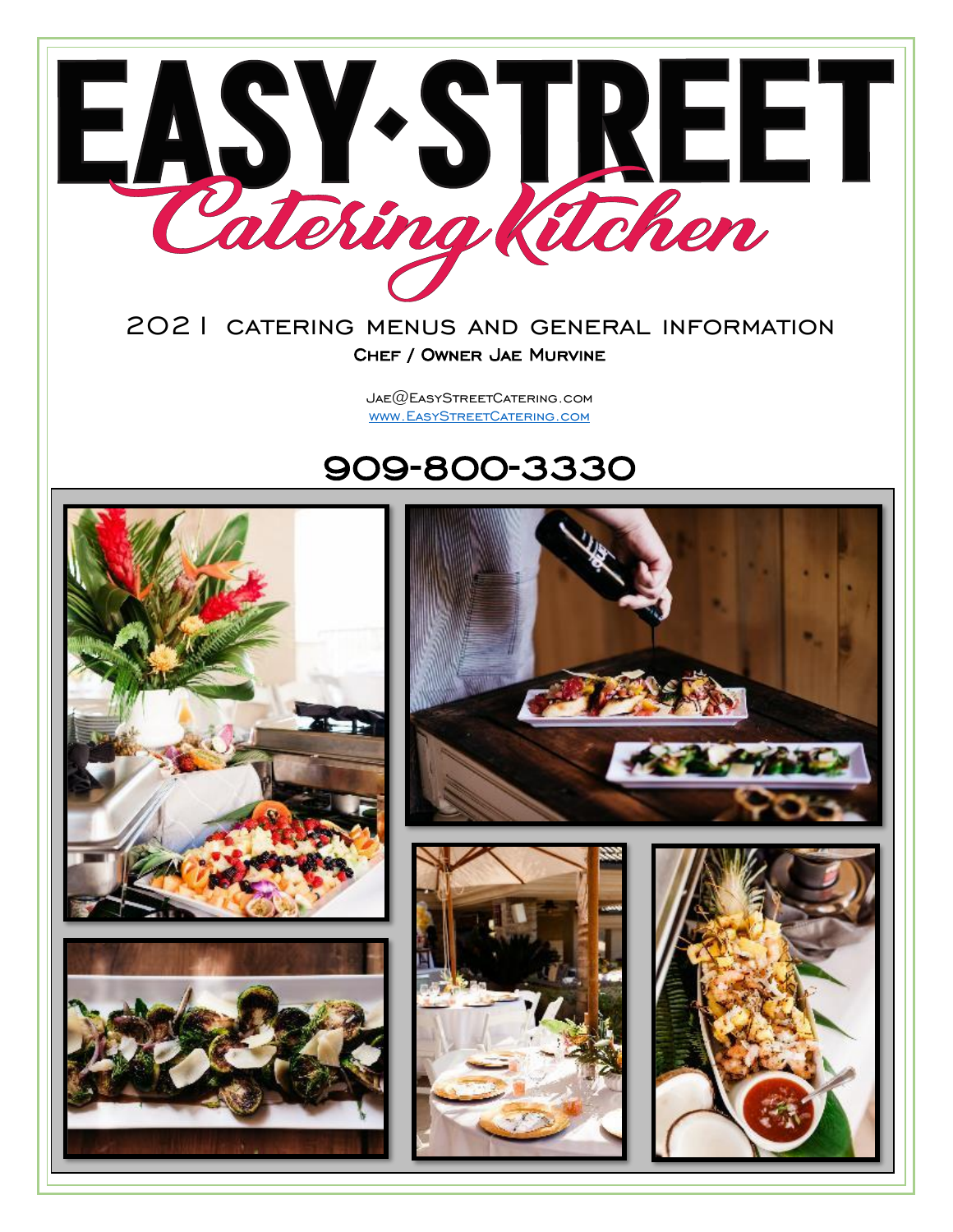

# A WORD FROM OUR CHEF:

HELLO, MY NAME IS JAE MURVINE. I'M THE CHEF AND OWNER OF EASY STREET CATERING AND I ABSOLUTELY LOVE MY JOB! AFTER YEARS OF BEING AN EXECUTIVE CHEF IN THE RESTAURANT INDUSTRY I WAS INTRODUCED TO THE WORLD OF CATERING AND FELL IN LOVE WITH IT INSTANTLY. HOWEVER, I SAW A NEED FOR AN EXCEPTION TO "THE NORM" AND SET OUT TO RAISE THE BAR FOR EVENT FOOD AND SERVICE. WHETHER IT'S A FULL-SERVICE WEDDING OR A PRIVATE BACKYARD BRUNCH WE HAVE OPTIONS THAT WILL PLEASE ANY CROWD. THE CONTEMPORARY MENU WE OFFER AND OUR ATTENTION TO DETAIL WILL KEEP YOU FOCUSED ON HOSTING YOUR EVENT AND MAKING MEMORIES THAT WILL LAST FOREVER. WE TAKE PROFESSIONAL PRIDE IN SERVING YOUR GHEST AND DO OUR BEST TO MAKE THEM FEEL WELCOME AND COMFORTABLE. AS THE OWNER, I AM PERSONALLY INVOLVED IN ALL EVENTS AND I STRIVE TO GO ABOVE AND BEYOND TO GUARANTEE YOUR SATISFACTION. THANK YOU FOR YOUR INTEREST IN EASY STREET CATERING, WE LOOK FORWARD TO MAKING YOUR EVENT EASY.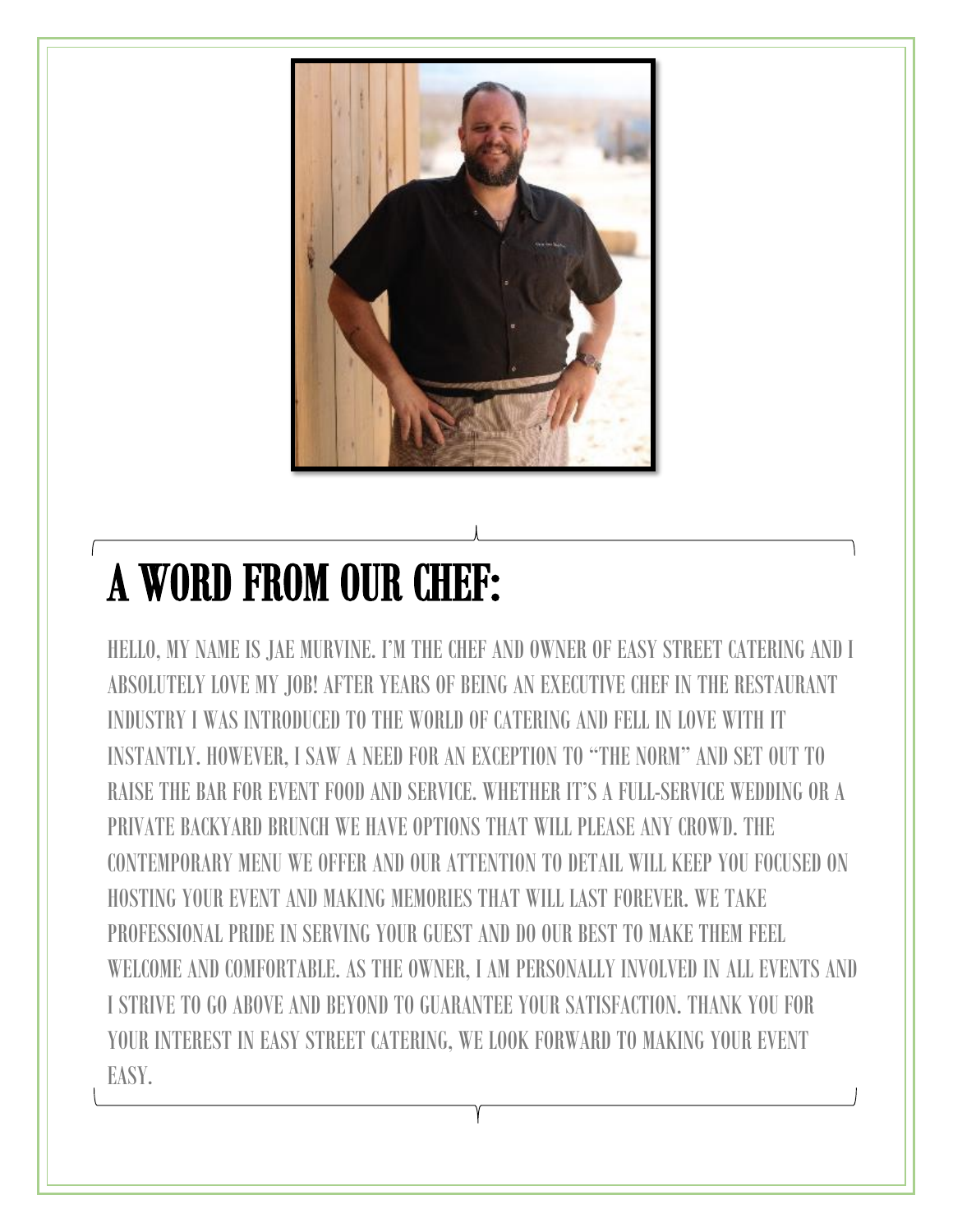Here are a few things to remember about our services and how this process works. We meet clients that have never hired a caterer and we understand that the process can be a little intimidating. We want you to feel comfortable and realize that you are in good hands, we do this all the time. Take a look and give us a call if you have any questions or to book your date today.

- It's your day to enjoy so we bring everything needed for our service. You won't have to worry about a thing but enjoying yourself.
- There are many options to how a meal is served and with some flexibility we can tailor our services to meet almost any budget. Elegant service pricing applies to events that have china plates, silver flatware, glassware and linens. Casual pricing would be served with high end disposables.
- Want to pick and choose items off our different menus? No problem let us know what sounds good and we can customize your event menu.
- Don't see something you've just got to have on our menu? Let us know what you're craving, and we'll do our best to make it happen within reason.
- Got Vegans? We can handle most specialized diets and allergies. We also maintain a tree and peanut free kitchen and to avoid cross contamination. We can feed all your guests, no problem.
- We provide linens for our tables only. We do not include additional linens for anything else. If you would like us to handle any additional rentals like linens, napkins, chargers or even tables and chairs we would be happy to provide you with a quote, just let us know.
- A non-refundable deposit is required to save your event date and is collected upon client approval. Remaining balance and final guest count are due two weeks before event date.
- Additional fees apply for changes to menu within the last 14 days up to the event and will need to be collected prior to event date.
- Menu tastings are by appointment only and have a \$100 nonrefundable fee. We kindly ask for a weeks' notice in scheduling as we can't accommodate same day requests. You may choose two proteins and two sides to try as the meal for your event.
- All invoices are subject to 7.75% tax and 15% service fee for administrative and insurance costs. This is not a gratuity. You may tip your wait staff directly if you like, they work hard for you!
- Ask as many questions as you like, we don't mind. We're a resource for you to use and can help make your day amazing.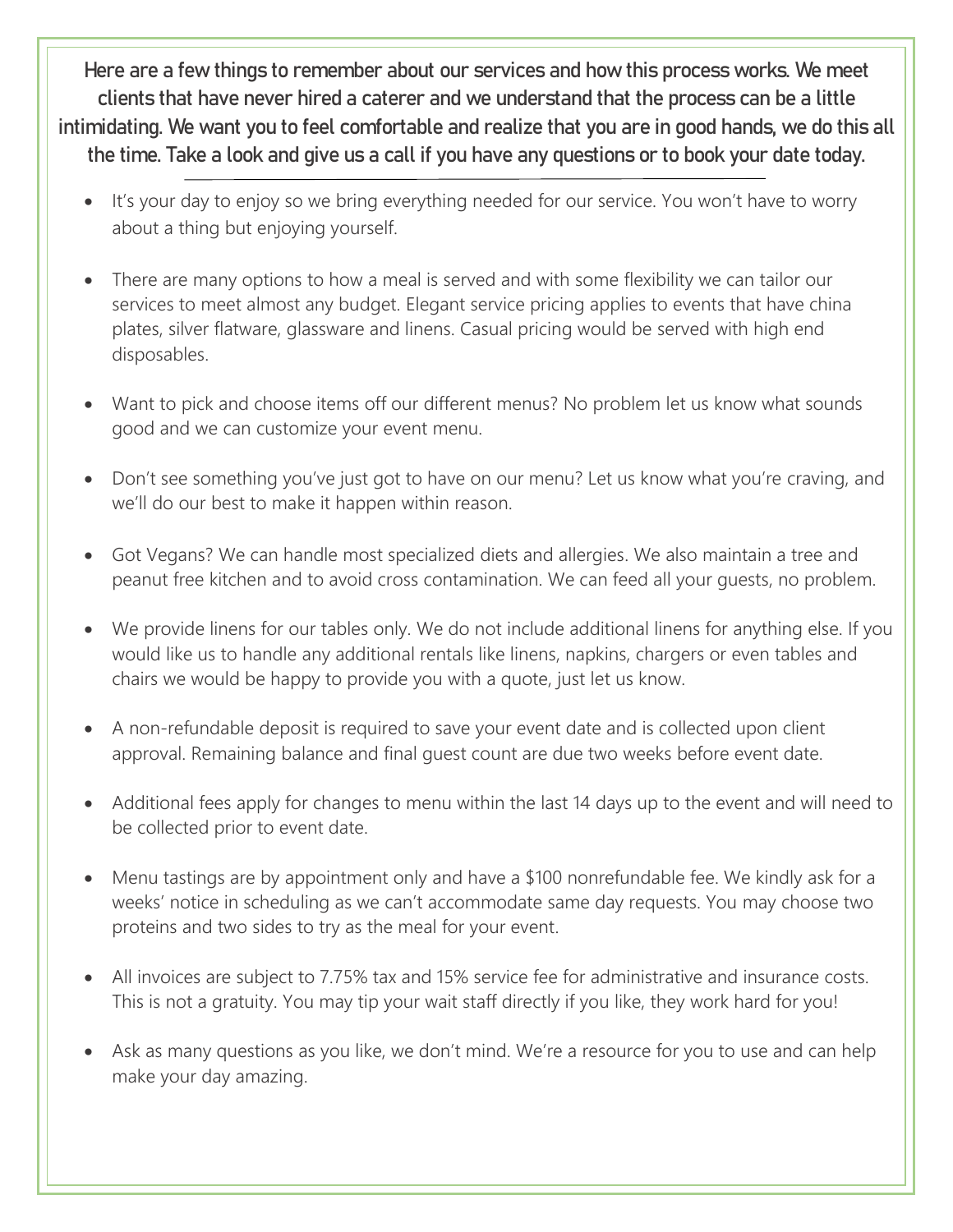# Appetizers

Not looking to serve a sit down meal? Easy Street has lots of experience with fundraising events and other social gatherings where you want food but not a sit-down meal. With a little input we can customize our services and maximize your guests experience to make any gathering a hit!

#### GF: Gluten free V: Vegetarian VG: Vegan

| Stuffed Mushrooms, GF- Italian Sausage, granny          | Seared tuna cups- Seared tuna, fresh tomatoes, red    |
|---------------------------------------------------------|-------------------------------------------------------|
| smith apple, fennel, breadcrumbs                        | onions, avocado, ponzu glaze.                         |
| Tomato Bruschetta, V-Cheese crostini, tomato, onion,    | Grilled Chicken Skewers, GF- Marinated grilled        |
| garlic, basil, balsamic drizzle                         | chicken, savory satay sauce, green onions.            |
| Tri Tip Skewers, GF- Flame grilled tri tip, thin sliced | Meatballs- Pork and beef meatballs, with barbeque     |
| served with chimichurri                                 | sauce and grape jelly. Yup, those!                    |
| Artisan Flatbread, V- Grilled flatbreads, ricotta sauce | Caprese cups, V - Fresh Mozzarella, heirloom          |
| with veggies and meat, chipotle aioli                   | tomato, basil and balsamic drizzle                    |
| Verde Pork Flatbread- Grilled flatbread, chile verde,   | Elote Cups, GF, V- Roasted corn, crema, mayo, lime,   |
| cilantro, queso fresco, crema                           | cilantro, queso fresco                                |
| Mac N Cheese Cups, V- Our famous Mac N Cheese           | Bacon Wrapped Chicken- Bacon and chicken breast       |
| in cups with crispy bacon                               | with brown sugar and cinnamon.                        |
| Classy Weenies, GF- Bacon wrapped cocktail              | Cheesy Sliders- 50/50 Beef & bacon patties,           |
| sausages with brown sugar and cayenne                   | American cheese, ranch aioli, pickles, brioche bun    |
| Goat Cheese Crisps, V- Crackers, goat cheese, olive     | Pulled Pork Sliders- Pulled pork, cilantro lime slaw, |
| tapenade, bell pepper jelly                             | pickles, brioche bun                                  |

Appetizers are served on large plates in a central location with napkins and utensils needed to serve them. We offer passed service where our servers will walk through your event and serve your guests. Pricing is as follows:

Add 2 appetizers to your event: \$4 pp

Add 4 appetizers to your event for \$6 pp

Passed service is an additional \$2pp

Tray passed appetizer event pricing starts at \$18 pp

Tray passed appetizers packages are a great way to feed your guests as they mingle. Ask how you can get a quote for an Appetizer only event and let us take care of everything.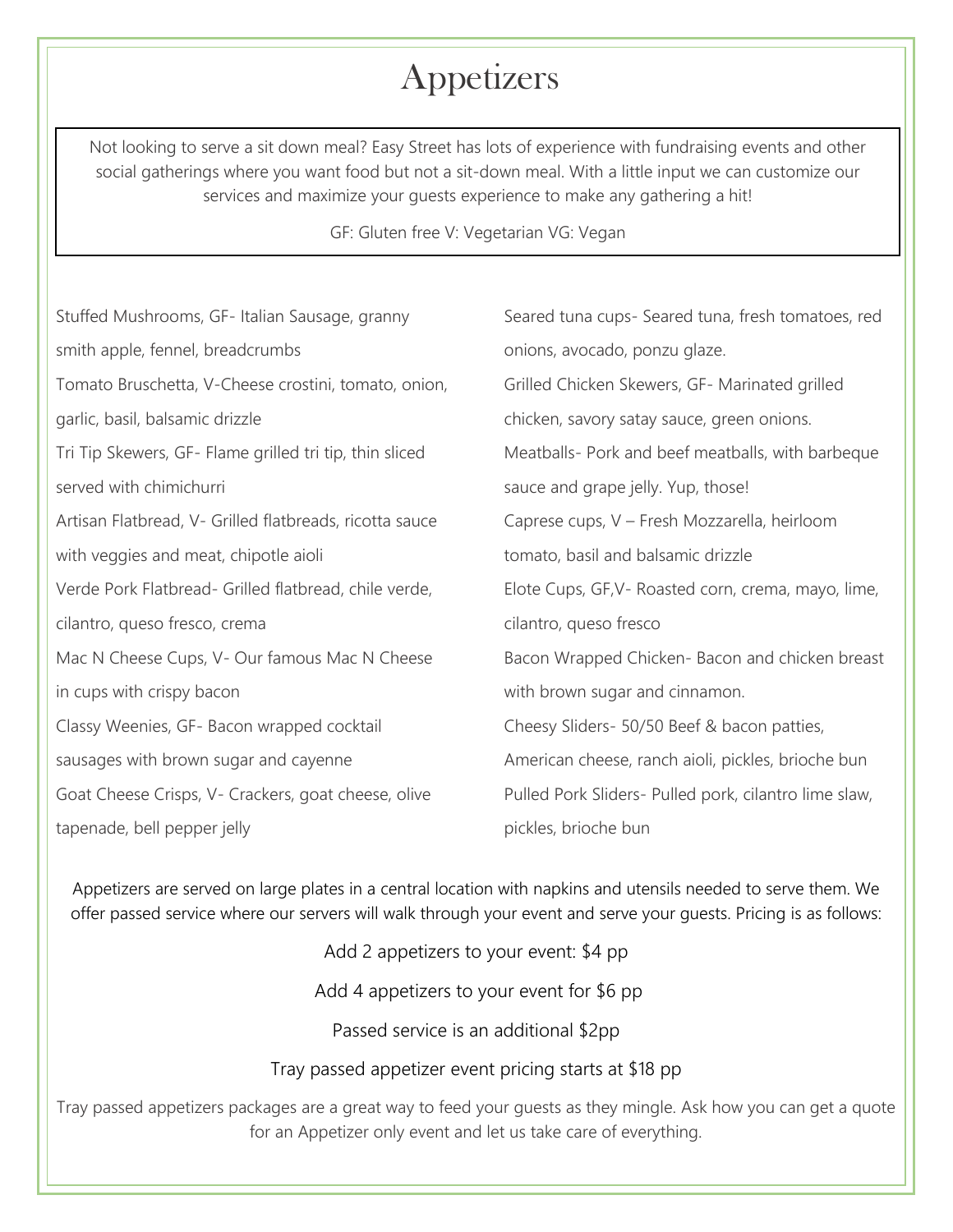# Party Platters

Party platters are great for a hungry crowd that could use something to munch on before or after meal service or in addition to appetizers. Our platters can be customized should you need that special something that you don't see here. Prices include all necessary disposable plates, forks and napkins and are as follows:

> Traditional Platters: \$150 Specialty Platters: \$225 Sweet Platters: \$125 Platters are sized to please approximately 75 guests.

#### Traditonal platters

Cheese Platter- Cheddar, Colby and Pepper Jack cheese cubes served with artisanal herb crackers. Seasonal Veggie Platter- Fresh Broccoli, Carrots, Celery, Jicama, Bell Pepper strips, hummus and ranch dressing. Fresh Fruit Platter- Fresh Melon, Honeydew, Pineapple, Strawberries, Blueberries, raspberries, Blackberries.

#### Specialty platters

Charcuterie Board- Chefs selection of Gourmet Deli meats, Grilled sausages, Specialty Cheeses, Whole grain mustard, grilled vegetables, assorted sweets, candied nuts, with jams and jellies served on a large cutting board. Mini Sandwiches Platter- Trio of specialty sandwiches on whole wheat artisan rolls include: Roast beef, cheddar, arugula horseradish mayo and Smoked Turkey, Tomato, swiss, chipotle mayo and Egg salad, pickle, mustard. Can also be served as build your own platters of meats, cheeses, toppings and breadbasket for additional \$50 Mediterranean Platter: Marinated olive skewers, Red Grapes, Fresh feta, goat and Mozzarella cheeses, Artichoke hearts, Roasted bell peppers, Cucumbers & hummus, pepperoncini's, Dolma served with grilled flatbread.

#### Sweet platters

Cookie Platter: Fresh baked Chocolate chip, Oatmeal and Double chocolate chip cookies. Petit Fours Platter: Assortment of small bite sized cakes, eclairs and cheesecakes displayed with desert sauce. Brownie Platter: Soft baked brownies cut into triangles and served with caramel sauce and powdered sugar. Lemon Bar Platter: Sweet and tangy lemon curd on sweet shortbread topped with powdered sugar. S'mores Platter: Sugared graham crackers, chocolate bars and marshmallows or marshmallow cream for indoors.

#### Additional Desserts \$2.25 per guest

We are happy to provide dessert service for your event and will serve your selection immediately following the meal. All pricing includes necessary disposable serving plates, forks and napkins.

Chocolate cake: Double chocolate layer cake with raspberry sauce and topped with Chantilly crème.

Cheesecake: New York Cheesecake with chocolate sauce and topped with fresh berries.

Apple Pies: Traditional apple pie slices served with Vanilla cream sauce.

Cobbler: Old school Peach or Berry Cobbler with streusel topping and served with sweet cream.

\*We realize that you might have a favorite not listed here but don't worry! Let us know how to cure your sweet tooth and we will do our best to make it happen.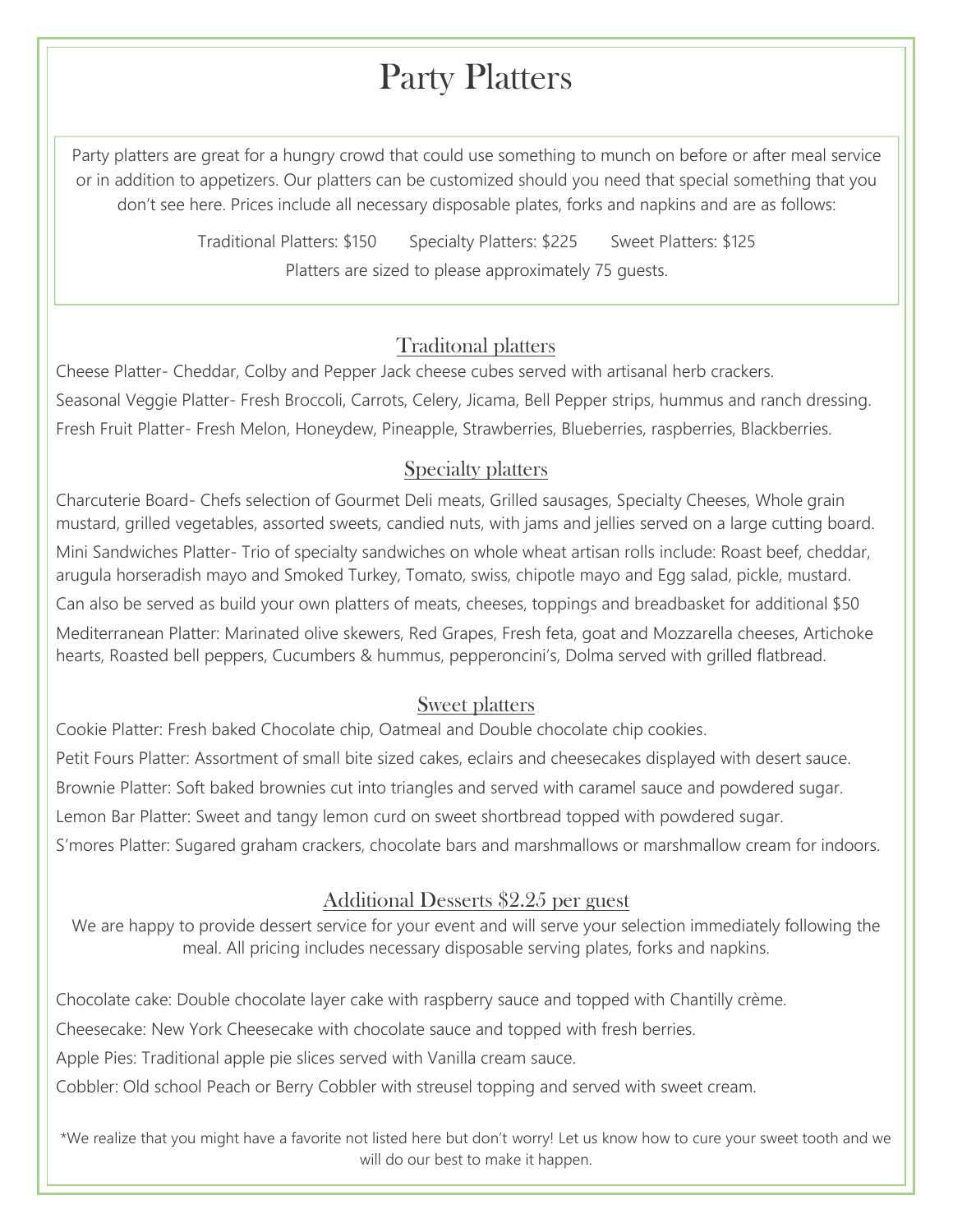# Summer Barbeque

Elegant \$39 or Casual \$35

First Entree: Select 1

Barbeque Ribs- Thick cut St. Louis style pork ribs are dry rubbed then smoked until tender.

Grilled Tri-tip- Choice grade trimmed Tri-tip rubbed with seasonings and herbs for the perfect crust.

### Second Entrée: Select 1

Citrus Marinated Chicken- Chicken breast rubbed with seasoning and marinated in local citrus and grilled.

Carolina Pulled Pork- Pork Shoulder seasoned and cooked until tender then hand pulled and served with slider buns, coleslaw.

### Sides dishes: Select 2

Seasonal Vegetables- Sautéed large cut summer squash, Italian zucchini, red bell peppers, button mushrooms and red onions.

Kettle Chips- Thick sliced potato chips fried fresh and tossed with our spicy country seasoning.

Mac and Cheese- Our famous three cheese sauce and elbow noodles topped with cheddar cheese crust.

Ranch Beans- Pinto beans with crispy bacon, green chilies and sautéed onions.

Corn on the Cob- Fresh roasted corn cobettes with butter and seasonings.

Potato Salad- Potatoes, celery, black olives, pickles, mayo and mustard.

Salad: Select 1

Southwest Salad- Mixed greens with roasted corn, black beans and bell pepper strips that is served with chipotle ranch dressing

\*Spinach, Watermelon & Feta Salad- Crisp mixed greens and spinach tossed with watermelon cubes and Feta cheese that is served with champagne Vinaigrette. \*This salad is seasonally best served in warmer months.

> Yeast dinner rolls and butter will also be served. Barbecue sauce is served on the side.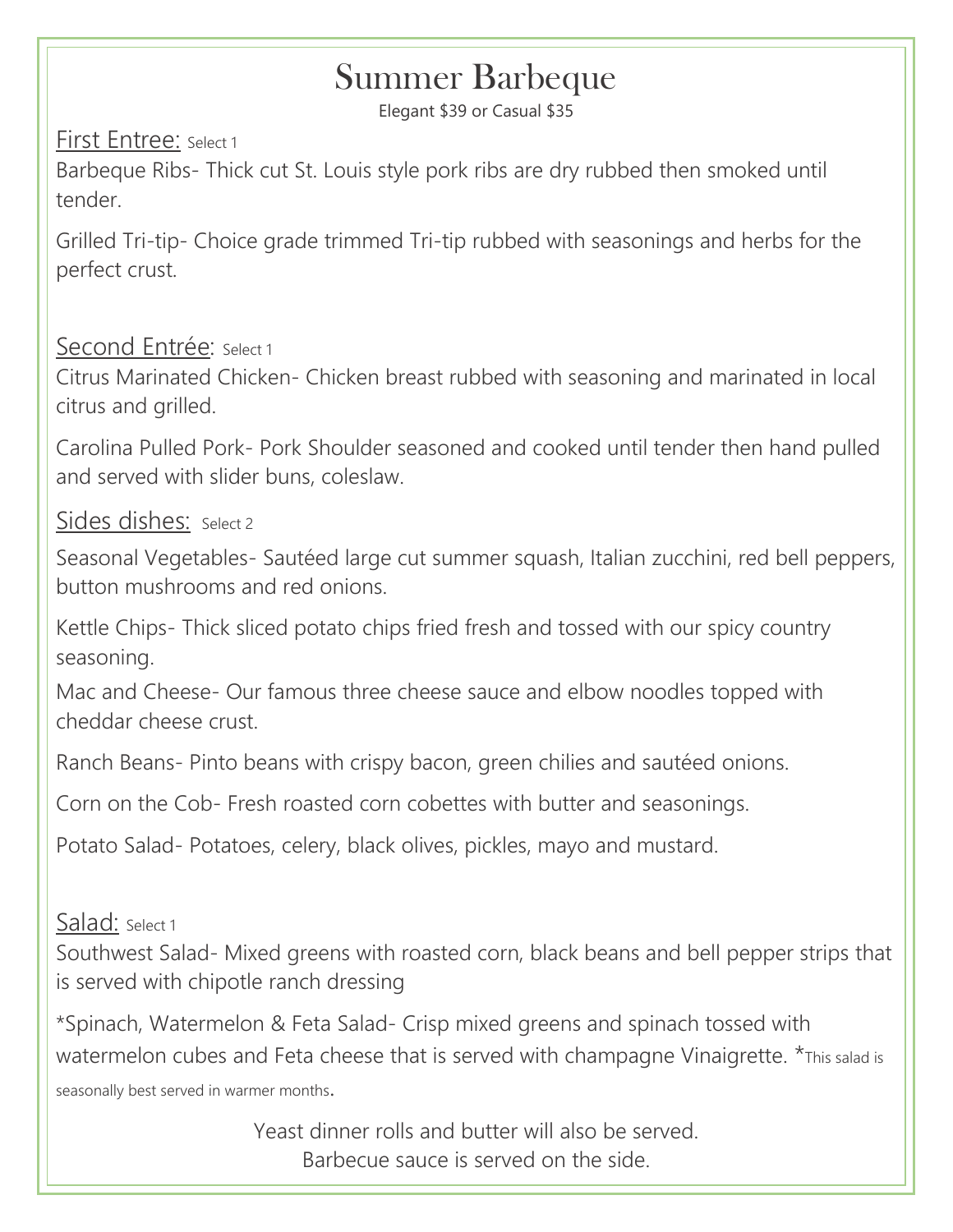### Classic American

Elegant \$32 or Casual \$28

#### First Entree: Select <sup>1</sup>

Herb Crusted Ribeye Roast- Ribeye beef perfectly seasoned with fresh herbs then slow roasted over mirepoix and served with Demi-Glace.

Seared King Salmon- Fresh skin-on King Salmon fillets are pan seared and topped with sesame ginger sauce, scallions and black sesame seeds.

### Second Entrée: Select 1

Garlic Chicken- Seared skinless chicken breast served with Garlic cream pan sauce topped with sautéed mushrooms and fresh herbs.

Sunday Dinner Chicken- Skin on chicken rubbed with seasoning and slow roasted atop fresh thyme and served with cranberry & red wine reduction sauce.

Ranch Chicken- Seared Chicken breast with mushroom gravy topped with roasted tomatoes, artichoke hearts and crispy bacon

### Side Dishes: Select 2

Seasonal Vegetables- Sautéed large cut summer squash, Italian zucchini, red bell peppers, button mushrooms and red onions.

Garlic Mash Potatoes- Steamed russet potatoes whipped with heavy cream, butter and confit garlic cloves.

Scalloped Potatoes- Sliced russet potatoes layered between cheese and cream sauce and topped with melted Monterey Jack cheese.

Haricot Verts- Garden fresh green beans are trimmed, poached and sautéed with red onion julienne and button mushrooms.

### Salad:

House Salad- Crisp mixed greens tossed with Mediterranean cucumber slices, beefsteak tomato wedges and julienne red onion served with ranch and Italian dressings.

Yeast dinner rolls and butter will also be served.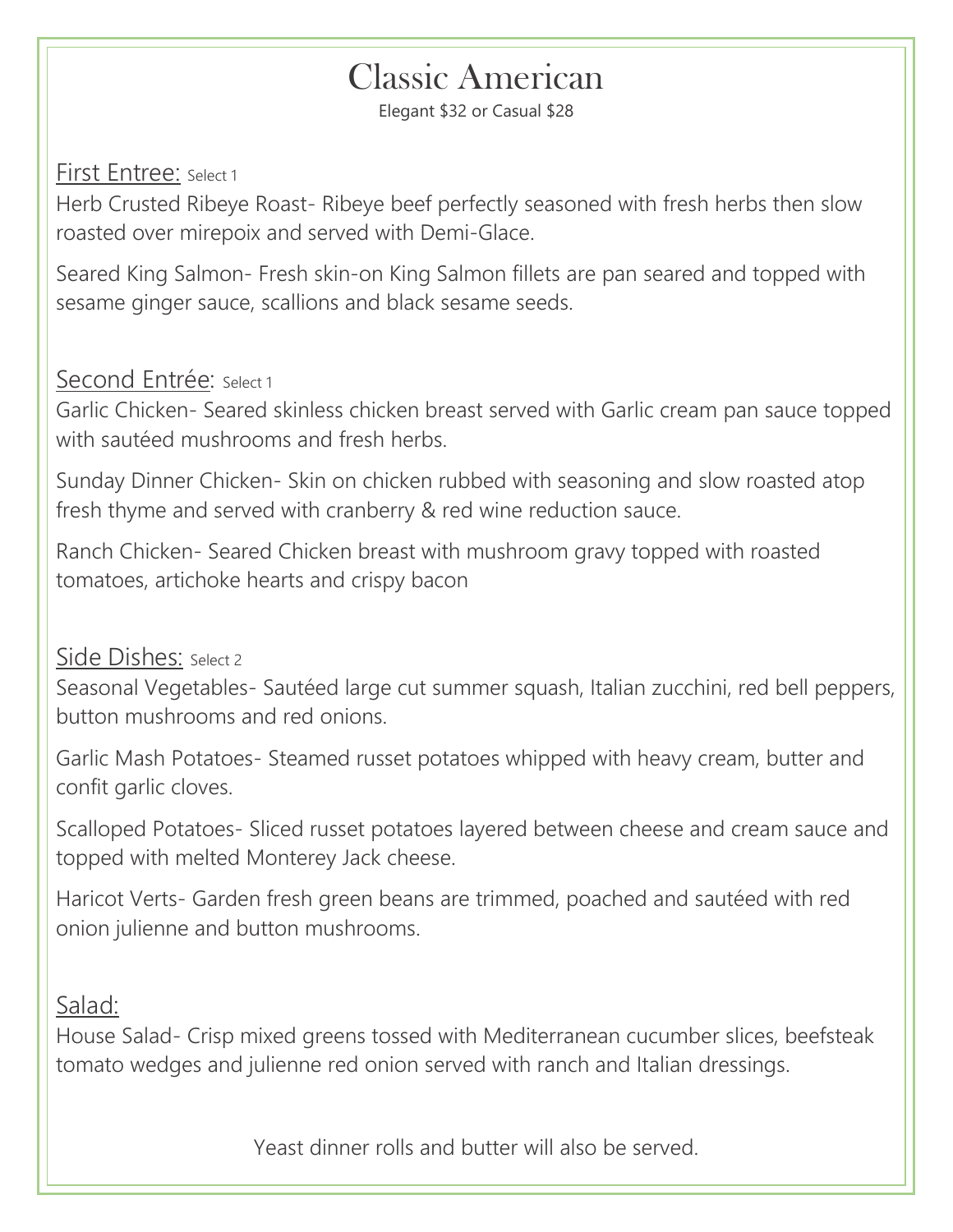# **Mediterranean**

Elegant \$33 or Casual \$29

### First Entree: Select 2

Souvlaki Beef Kebobs- Mediterranean spiced beef skewers that are grilled and served with Tzatziki sauce.

Beef Stroganoff- Filet tips in sour cream and beef gravy mixed with egg noodles.

Leg of Lamb roast- Boneless leg of lamb that's trussed and marinated with lemon juice, garlic, sage, Dijon mustard and oregano.

Second Entree: Select 2

Pesto Chicken- Seared Chicken breast with roasted heirloom tomatoes and pesto cream sauce

Greek Lemon Chicken- Seared chicken breast that's roasted with garlic, oregano and lemon served with herbed velouté sauce.

Sides: Select <sup>2</sup>

Seasonal Vegetables- Sautéed large cut summer squash, Italian zucchini, red bell peppers, button mushrooms and red onions.

Saffron rice – Basmati rice with saffron, fennel seed and turmeric.

Cous Cous- Traditional cous cous tossed with fresh parsley.

Roasted Red Potatoes- with fresh herbs and seasonings.

Hummus-Red pepper hummus with grilled flatbread.

Salad: Select 1

Mediterranean Salad- Cucumbers, red onions, tomatoes with olive oil and Feta

Caesar Salad- Romaine hearts, Parmesan cheese, croutons, Caesar dressing

Yeast dinner rolls and butter will also be served.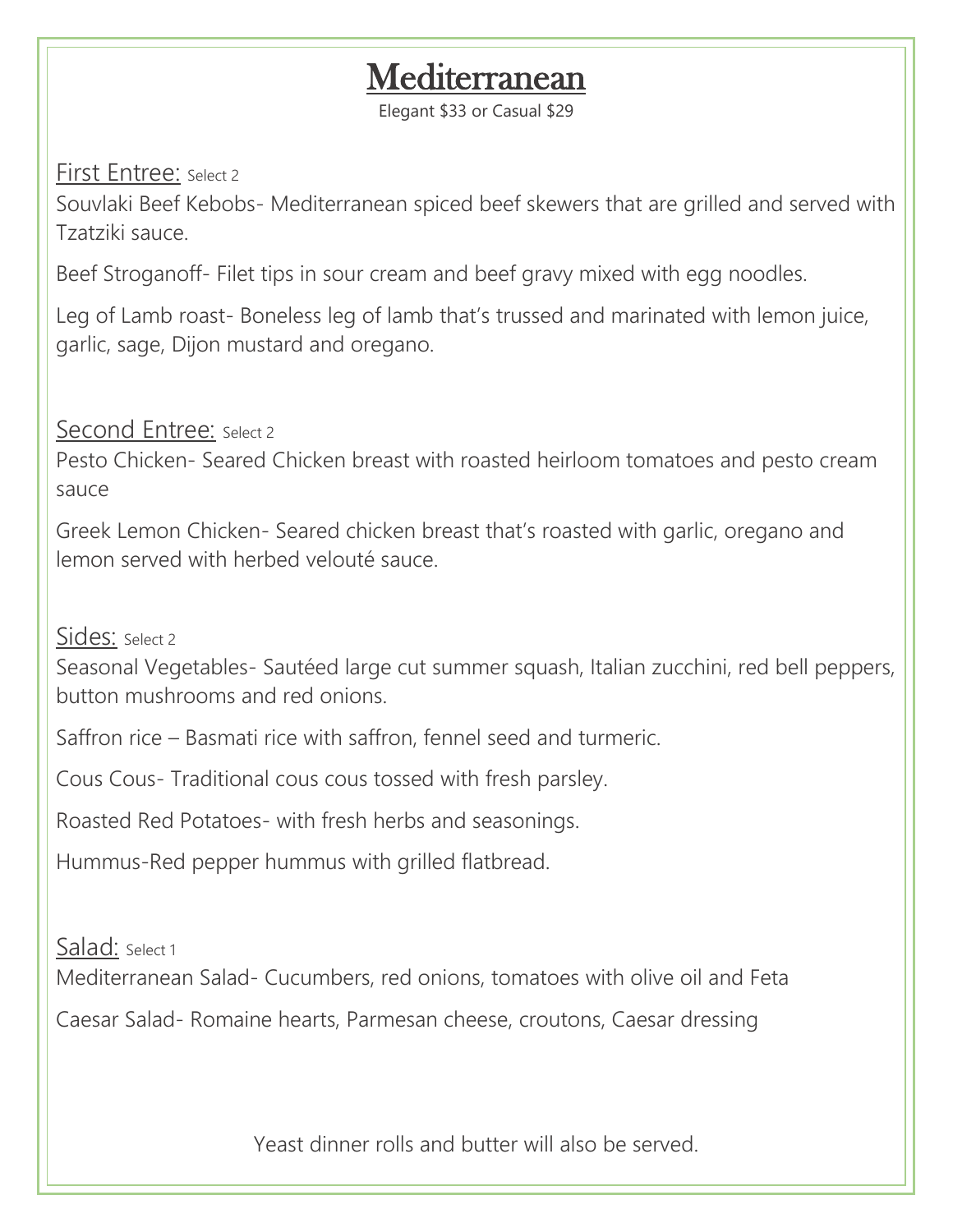

First Entree: select 1

Grilled Steak or Chicken Fajitas- Southwest marinated grilled beef or chicken with sautéed yellow, red and green bell peppers and onions.

Pork Verde- Tender pork slow cooked in verde sauce.

Second Entree: select 1

Chicken Enchiladas- Grilled Chicken, cheese, cilantro, lime, roasted corn in verde sauce.

Tequila Lime Chicken- Grilled Chicken, tequila lime marinade, topped with tortilla strips.

Sides: Select 2

Seasonal Vegetables- Sautéed large cut summer squash, Italian zucchini, red bell peppers, button mushrooms and red onions.

Spanish Rice- Toasted rice with garlic, tomatoes, onions and topped with cilantro.

Beans- Choice of pinto, refried, or black.

Chips & Salsa- with Pico de Gallo.

Salads: Select 1 House Salad- Mixed greens with cucumber, tomatoes, and red onions

Caesar Salad- Romaine hearts, parmesan, croutons, and Caesar dressing

\*This menu is served with warm corn and flour tortillas, Pico de Gallo, jalapenos, limes and queso fresco. Guacamole is available for additional fee.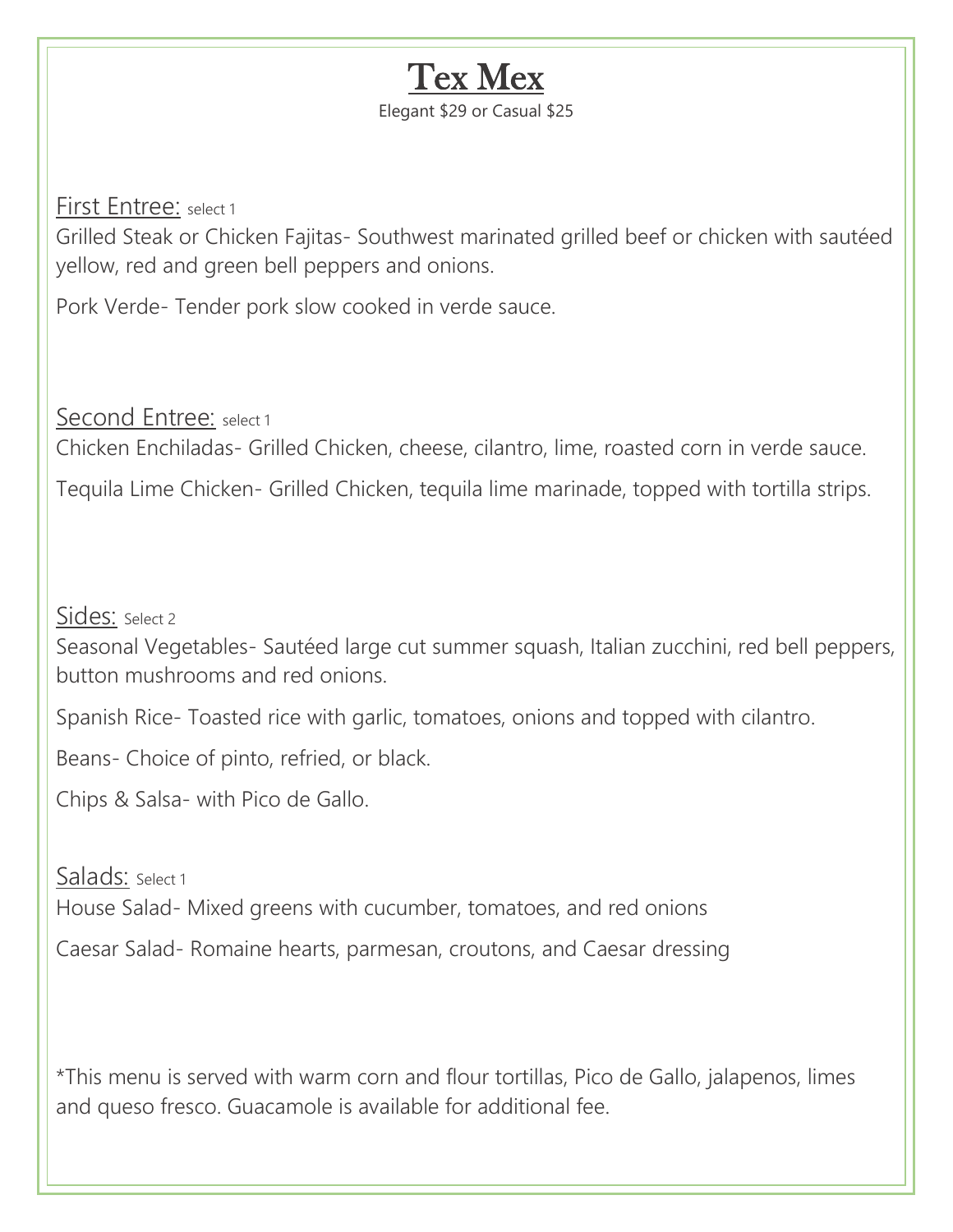## Italiano

Elegant \$30 or Casual \$26

First Entree: select 1

Northern Beef Roast- Roast beef with au jus and roasting vegetables served in red wine demi-glace

Marinated Steak Tips- Filet tips sauteed with asparagus, bell peppers, shallot and basil served with rotini noodles and balsamic glazed sauce.

Meatballs Marinara- Traditional meatballs in marinara sauce with penne pasta and parmesan.

Second Entree: select 1

Chicken Tortellini- Three cheese tortellini topped with grilled chicken breast in a sweet jalapeno cream sauce.

Chicken Marsala- Seared chicken breast with mushroom and Marsala reduction sauce.

Fusilli Chicken- Fusilli noodles, chicken, sun dried tomatoes, scallions in chardonnay sauce.

Wild Mushroom Ravioli- Tender ravioli filled with wild mushrooms in garlic cream sauce.

Sides: Select 2

Seasonal Vegetables- Sautéed large cut summer squash, Italian zucchini, red bell peppers, button mushrooms and red onions.

Roasted Red Potatoes- Red potato quarters tossed with fresh herbs and seasonings.

Rosemary Parmesan potatoes- Mashed potatoes with rosemary and fresh parmesan.

Roasted cauliflower- Fresh cauliflower tossed in Italian seasoning and roasted.

Salads: Select 1

House Salad- Mixed greens with cucumber, tomatoes, and red onions

Antipasto Salad- Mixed greens, pepperoncini, black olives, salami, mushrooms, parmesan.

Caesar Salad- Romaine hearts, parmesan, croutons, and Caesar dressing

Yeast dinner rolls and butter will also be served.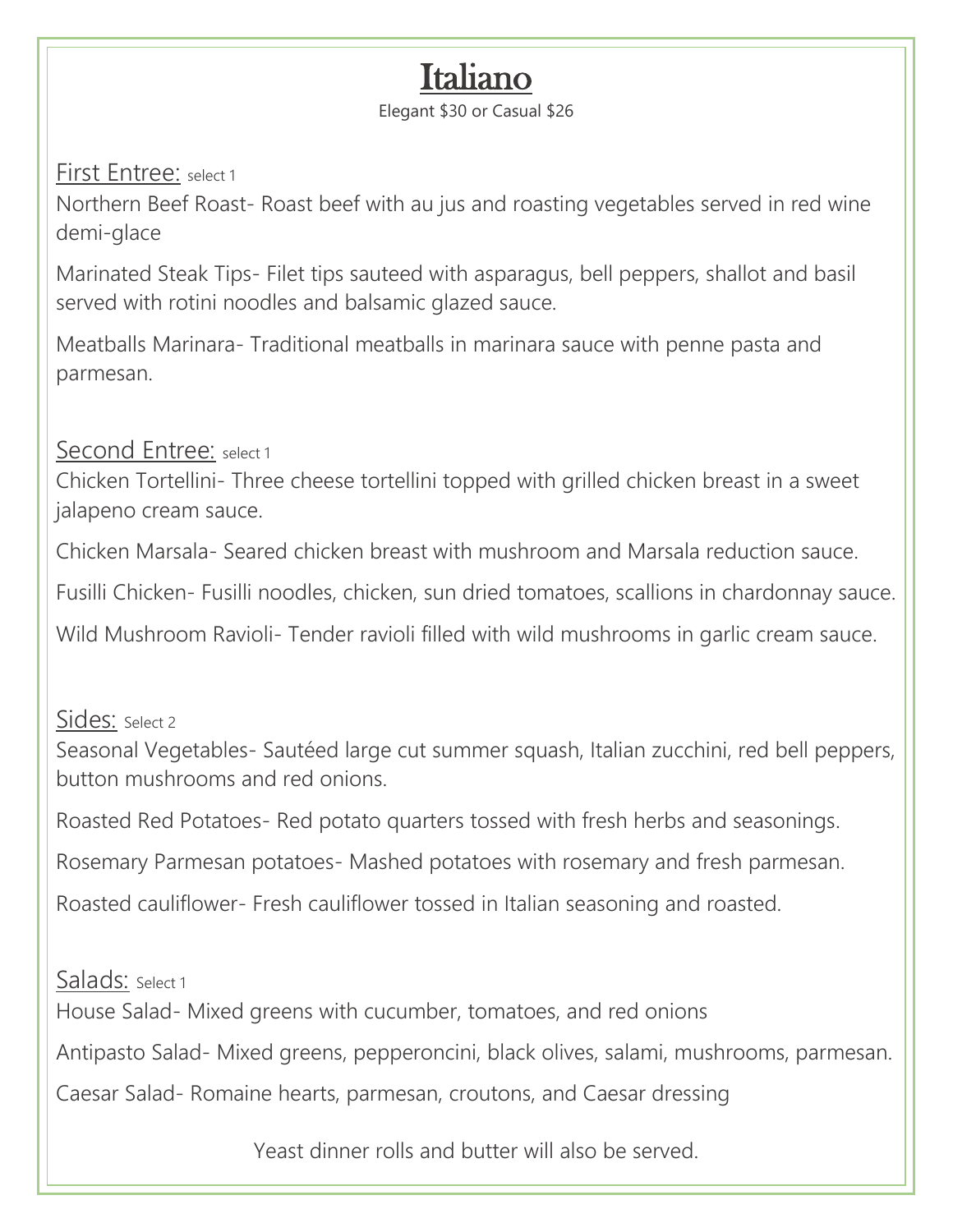# Southern Comfort

Elegant \$28 or Casual \$24

First Entree: select 1

Beef Etouffee- Southern Spiced beef roast cooked in sauteed onions and bone stock with roasted new potatoes.

Glazed Pork chops- Center cut pork chops are dry rubbed and grilled while coated with apricot, brown sugar and whiskey glaze.

Jambalaya- Cajun spiced chicken, andouille sausage, shrimp and onions cooked with rice and green onions.

Second Entree: select 1

Chicken Pot Pie- Chicken, carrots, celery, onions and peas cooked in chicken gravy and topped with puffed pastry.

Mom's Meatloaf- Classic beef loaf with onions, bell peppers and tomato sauce crust.

Sides: Select 2

Seasonal Vegetables- Sautéed large cut summer squash, Italian zucchini, red bell peppers, button mushrooms and red onions.

Old School mashed potatoes- Russet potatoes, butter and heavy cream.

Smothered green beans- sauteed green beans with mushroom gravy.

Macaroni and cheese- Our famous three cheese sauce with elbow noodles.

Succotash- Sauteed corn, butter beans and squash with red onions and Cajun seasoning.

Corn on the cob- Cobettes poached in milk and honey.

Salads: Select 1 House Salad- Mixed greens with cucumber, tomatoes, and red onions.

Apple Pecan Salad- Mixed greens, red cabbage, pecans, apples, orange zest.

Cornbread or yeast dinner rolls and butter will also be served.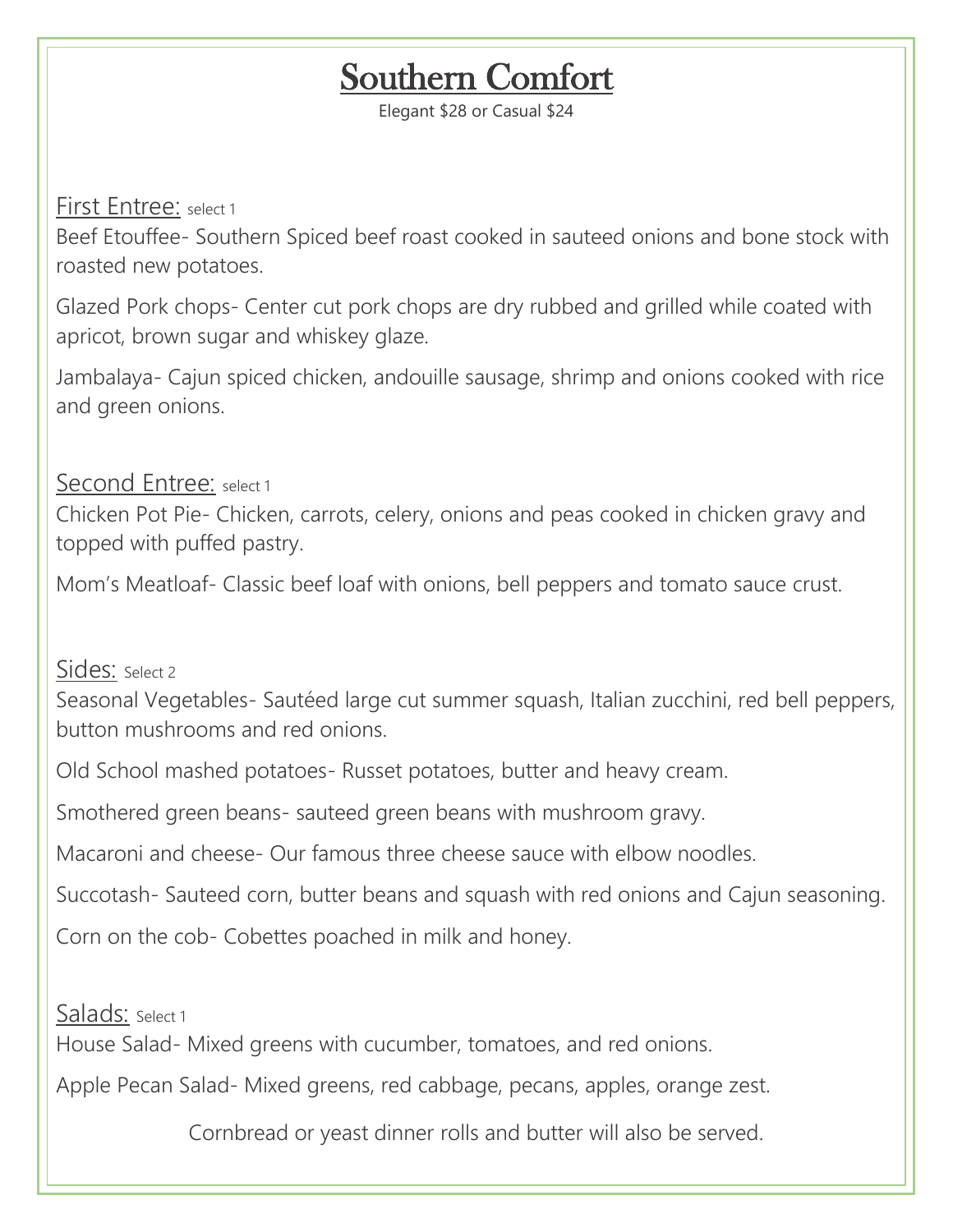# Drink Options

Traditional Drink Station- We Will set up a drink station for your guests with elegant dispensers, linens and a large insulated ice bin and keep it filled for the entirety of the event. The drinks served are Ice Water, Iced tea with lemon and Pink Lemonade.

Traditional drink station pricing is \$150 per 100 guests and an additional \$50 per 100 after that.

Canned Drink Station - We will set up a drink station for your guests with a large ice table filled with cold cans of soft drinks and bottled water. The drinks served are Coke, Sprite and Diet Coke.

Canned drink station pricing is \$200 per 100 guests and an additional \$50 per 100 after that.

Bartending Services – Easy Street Catering is not licensed for liquor sales and cannot sell or store alcohol. However, we are able to responsibly serve what you provide on the day of the event. We can provide an ABC certified bartender that can help with setting up the bar, pouring drinks and even help with signature cocktails. This service can be tailored to fit your needs and can include a shopping list to include garnishes and moxers for you to have a great night! Please contact us for pricing.

Coffee with all the fixins will be served with either drink option.

# Vegetarian dishes

Here are a few vegetarian options we have but there are many more. You can opt to switch these out for any main entrée.

Vegetable Lasagna- Seasonal vegetable layered with sauteed spinach, ricotta and sage cream sauce.

Pumpkin green curry- Pumpkin wedges, onions and peas slow simmered in coconut Thai green curry sauce served with white basmati rice.

Stuffed cabbage rolls- Bulgur wheat and sauteed vegetables wrapped in cabbage leaves and topped with tomato sauce.

Tofu fajitas- Marinated tofu sauteed with red, green and yellow bell peppers and served with flour tortillas.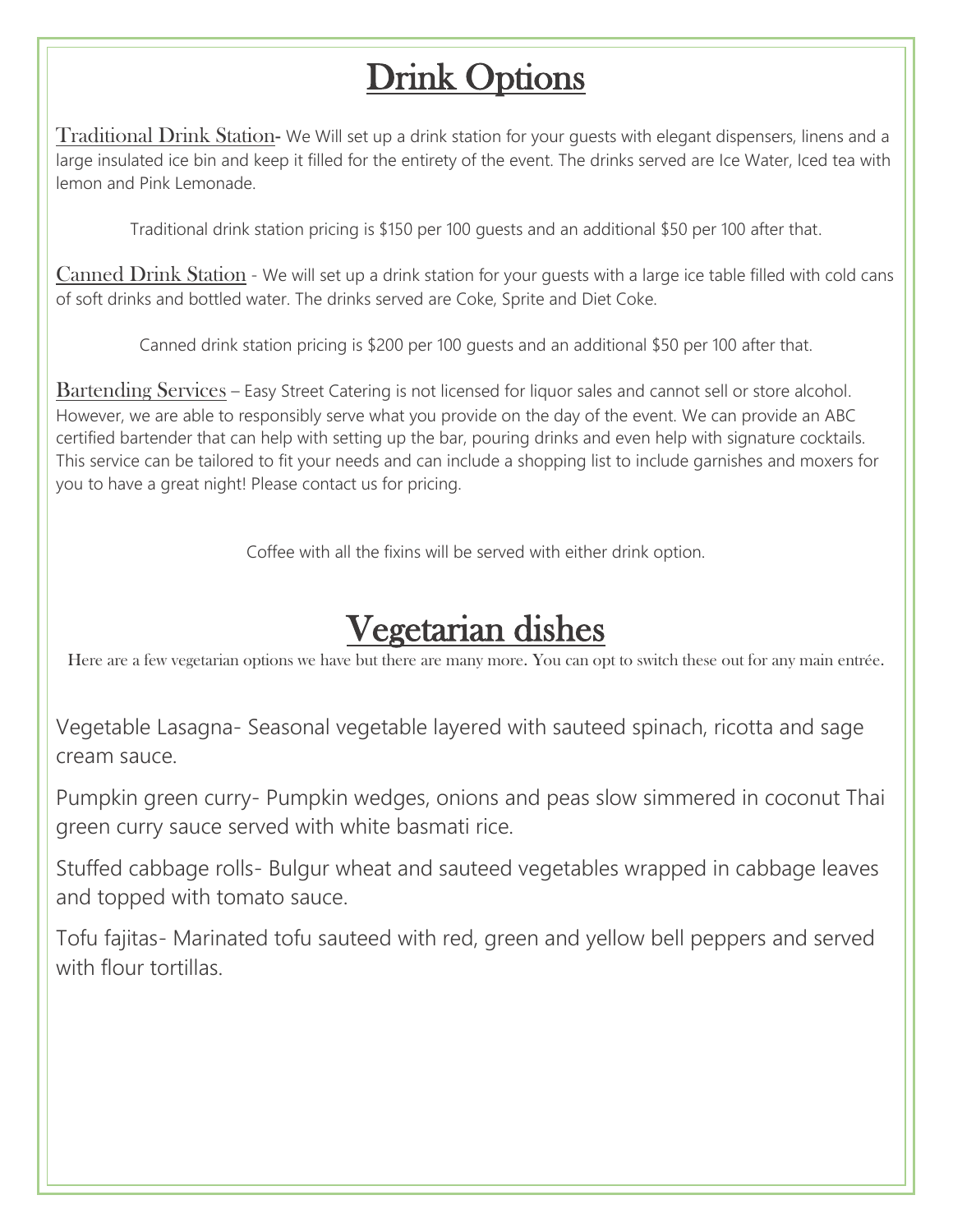# Service option FAQs

Easy Street Catering is a full-service catering company that strives to handle everything needed so you never have to worry about anything once we're on the job. Our mission is for you to enjoy your event and make memories with your guests that will last a lifetime and leave the dirty work to us. But sometimes maybe you just need a little help in certain areas so we have several options to accommodate your budget and level of service

Buffet Basics All buffet packages are set up buffet style on our tables and are draped with elegant linens. All food will be professionally displayed in silver chaffing dishes with all necessary serving utensils. Our servers will assist with setting up the room prior to event as well as serve your quests as they are released to the buffet line and will clear the dining room of dishes after the meal. We typically serve entrees "either/or" meaning your guests will have one choice of entrée and any leftovers will be served until service ends. For safety reasons, there is a 4-hour maximum time limit for food service that is strictly monitored. With certain exceptions, we prefer to not allow for food to be taken from the event.

Elegant Service vs, Casual Service Elegant Service means your meal will be served on China plates with silver flatware and glass goblets. Casual Service means the meal will be served on high end disposable plates, silver plastic flatware and disposable cups.

Plated Service option Plated service means your guests stay seated and we will serve a plated meal to each guest at their table by our professional serving staff. There are limitations to this service for certain events or venues and will need to be assessed prior to contract signing. Plated Service pricing starts at an additional \$10 per guest per menu pricing.

Drop off and Pick up Service If you love getting all the details of your event just right but don't want to cook the food we can help you out with our drop off service. We can help set up the food with disposable chaffers that will keep your food hot for a long time or bring it hot to be eaten right away. We can provide everything necessary like the plates, flatware and napkins too! To save even more you can arrange to swing by our kitchen and pick everything up for an easy way to feed a crowd like a pro.

Additional Rentals and Event Planning Our services include lots of details but sometimes you need more, we can handle it all! If you need any rentals that aren't included, we can help make sure it's ordered and confirmed for the event so you don't have to. We can coordinate much more than the food and have experience in handling everything with inclusive wedding planning so you can shop all in one place! Being in this business we have a network of vendors we've worked with that you can choose from so you know you're getting a vetted referral you can trust.

Covid 19 Safety Information Easy Street Catering is committed to serving the highest quality ingredients in a safe manner in accordance with all health and safety regulations. We have an extensive cleaning regiment that includes all necessary cleaning agents to sanitize our kitchen and equipment. Seeing as our staff is our most important asset, we start with their health first. All team members are temperature checked upon arrival for their shift and must always wear a mask when they are inside a building along with a hand washing regiment that is closely monitored. During food service our staff will be masked and gloved for your protection so at no time will your guests be in contact with our food, staff or equipment. We always maintain social distancing guidelines and will stagger the release of tables to not crowd the buffet area during meal service. Hand sanitizer will always be available for anyone to use at any time. Everyone at Easy Street Catering is committed to the safety of your guests and they will feel safe to enjoy themselves with the level of caution we take to ensure their safety.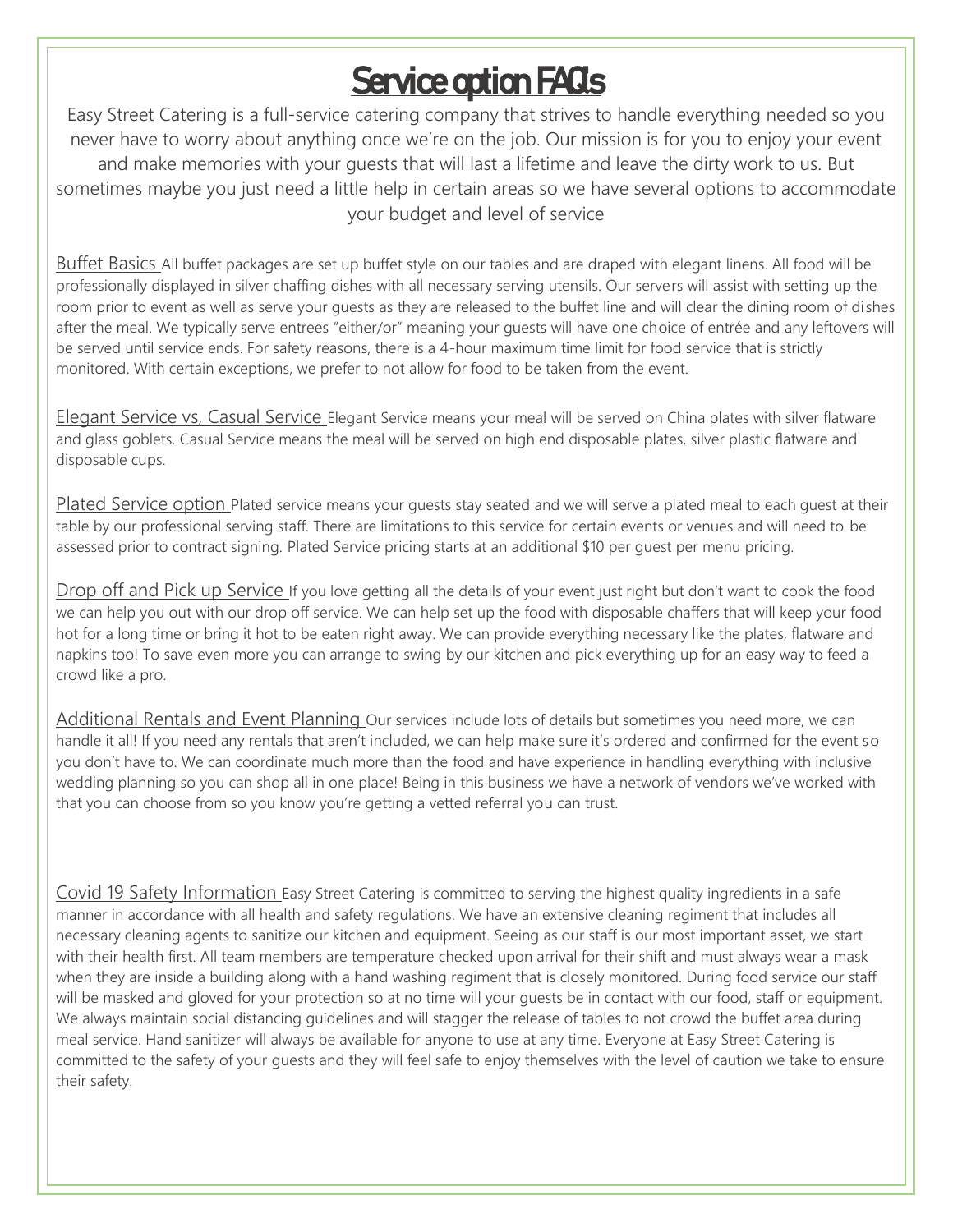### Build Your Own Brunch Menu

Elegant starting at \$40/pp or Casual starting at \$35/pp

Do you love Brunch? Because we loooove Brunch! And let's face it, we love selection at Brunch! Easy Street is proud to offer this exclusive catering option that can be just about whatever you want it to be. There is no set menu and you can let your imagination run wild or mild, it's up to you. We've served Brunch for weddings and backyard gatherings and look forward to making them all amazing. Don't want to lift a finger? We can do it all for you and stay to help serve your guests until it's time to clean it all up and disappear. Want a great Sunday Brunch for your friends and family to take credit for? We can drop it all off hot and ready to go! It's up to you. China plates and glassware? Disposable everything? Grilled onsite or made at our place? Omelet station or scrambled eggs? Not a problem. Give us a call and let's get started planning your Brunch!

### Assorted Menu Items: Pick 2 or 40

Scrambled eggs (plain, cheesy) Bacon or Sausage Potatoes O'Brien Tri Tip with Chimichurri Sauce Mac N Cheese cups w/Bacon Nutella toasts Cucumber and tomato salad Quinoa and red pepper salad Chicken and Waffle bites Roasted red potatoes Peel and eat shrimp Chocolate cake Cheesecake with berries Salmon and Bagels Rice Pilaf Waffle bar Pancakes Quiche Grilled shrimp Kabobs Chicken or Beef

Scalloped potatoes Pasta salad Granola Pulled pork sliders Seasonal vegetables Yogurt parfait cups Butternut squash shooters Spring berry salad Spinach and feta salad House Salad Assorted pastries Assorted appetizers Carving station Omelet station Specialty drinks Iced Tea sweet, tropical, plain Hot tea or hot chocolate Coffee with all the fixins